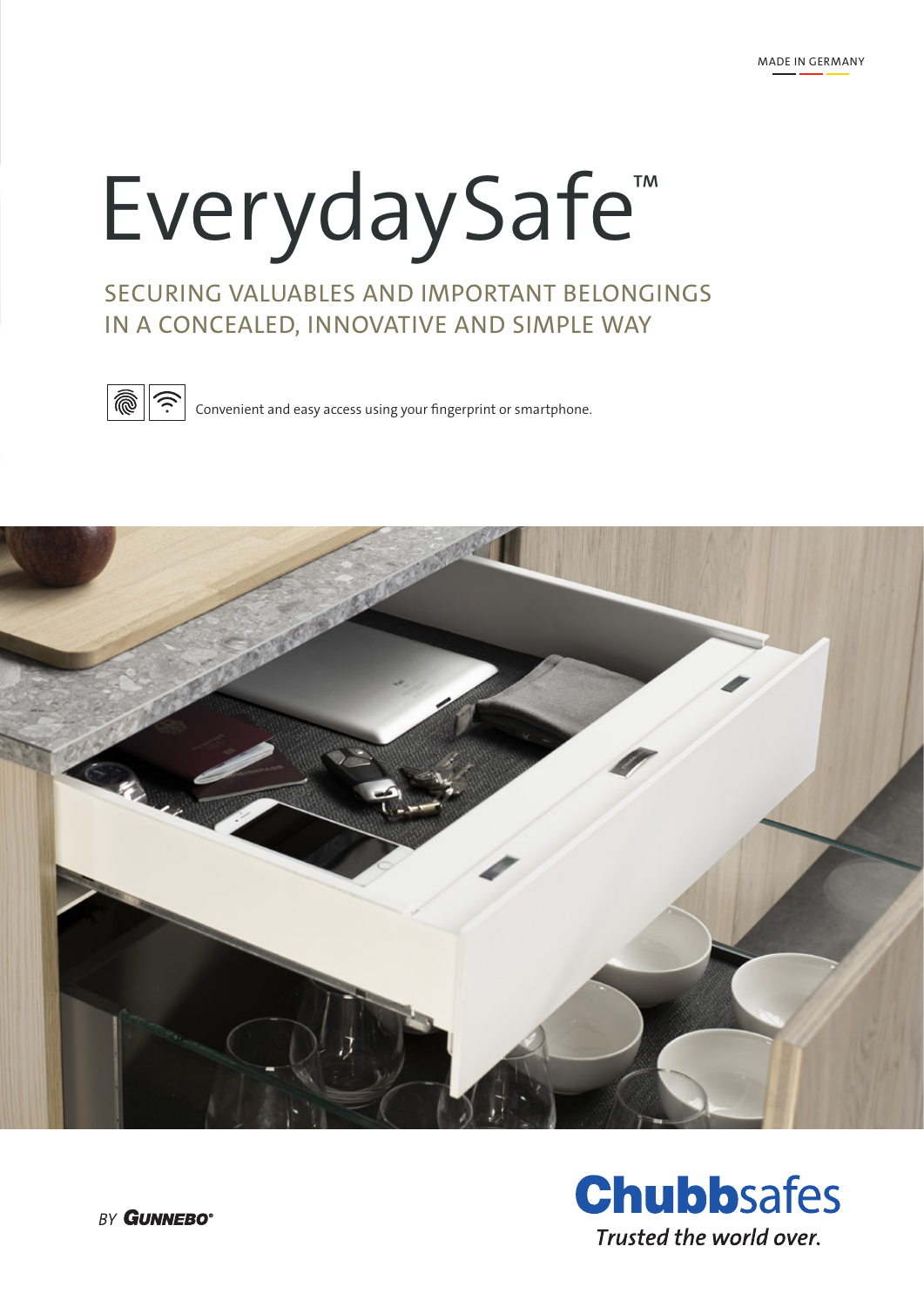

#### **DID YOU KNOW?**

In 2019, 417,416 burglaries were reported in the UK, with only very few resolved. (Source: Crime Survey for England and Wales – CSEW). The average burglary lasts around 13 minutes, with criminals not only targeting cash and jewellery, but now specifically looking for items such as credit cards, passports and car keys.

# The EverydaySafe<sup>™</sup>

Your opportunity to provide customers with a game changing security solution, differentiate from competitors and mark your business as innovators.

For those who value control in their lives, a new and innovative solution that provides accessible security, when and where you need it most.

Chubbsafes is proud to offer the EverydaySafe™, a patented\* solution that answers the security concerns of vast numbers of homeowners, providing a secure place for them to store their valuables and belongings in a convenient and accessible environment – the kitchen. With the kitchen being the heart of a home, homeowners are seeking consistently more innovative and efficient ways in which to utilise this space.

The EverydaySafe™ is conveniently accessible yet completely concealed, as neither a handle or the locking system is visible. The EverydaySafe™ can be accessed incredibly quickly and simply, utilising either a hidden biometric scanner or dedicated mobile phone app. Each option offers absolute privacy and security and enables users to open their safe, extract or deposit their items and close it again, all in only a few seconds.

The EverydaySafe™ is a German quality product designed to provide multi-layered security, not only to protect and ensure against burglary of stored items such as passports, cash, jewellery and watches, but also to provide a solution against copying data from credit cards or car keys through high-tech theft devices. The EverydaySafe™ is built to S1 certification security standard, ensuring a high security protection for contents.



SEE THE EVERYDAYSAFE™ IN 360° VIEW

Scan this QR code with your smartphone or visit www.everydaysafe.com



\* Patent pending







When locked, the EverydaySafe™ is completely hidden and concealed. Convenient and easy access using your fingerprint or smartphone.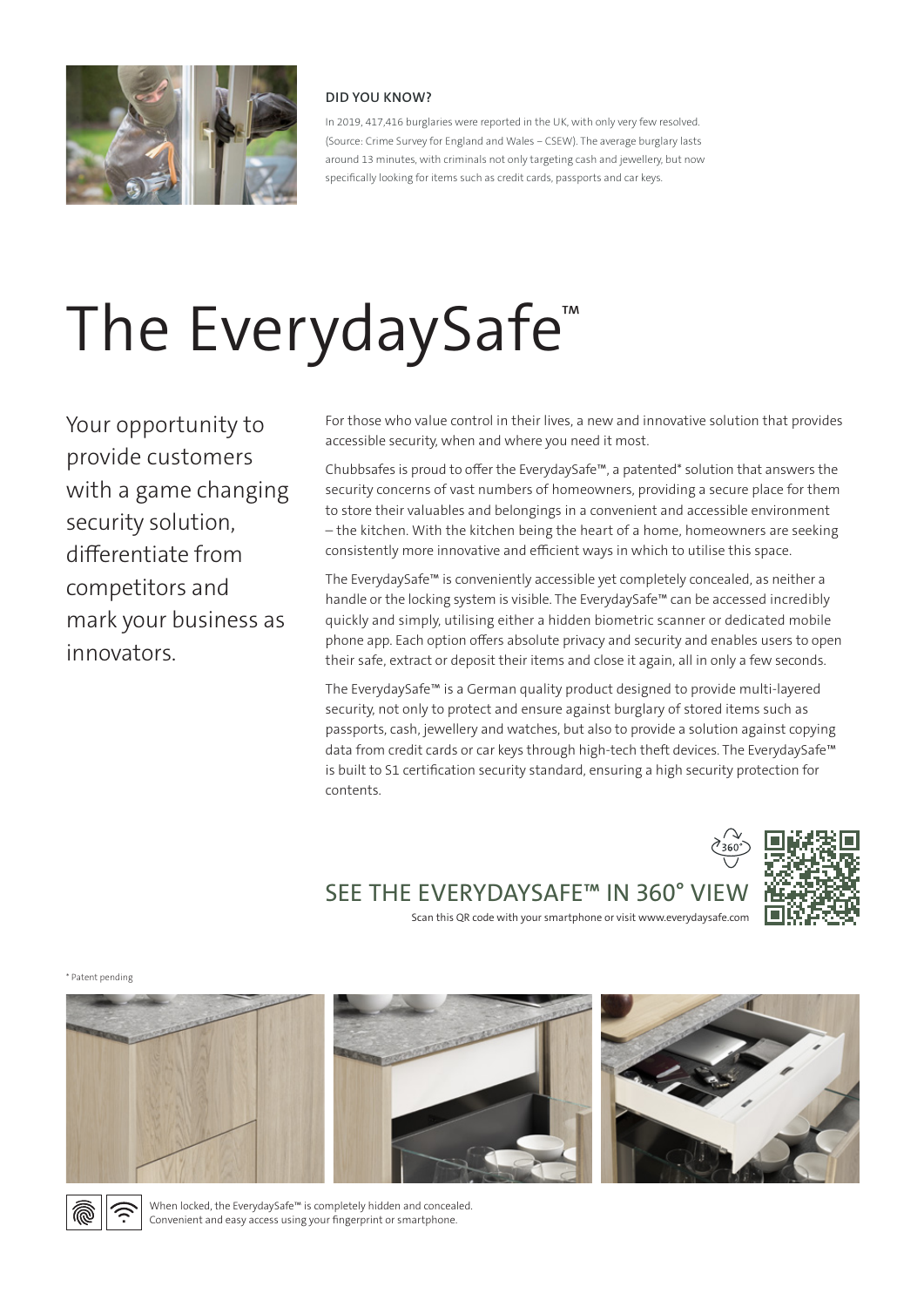

# SIMPLE AND FAST ACCESS THROUGH THE CHUBBSAFES SMARTPHONE APP

After downloading the dedicated Chubbsafes EverydaySafe™ app, users can create their profile, as well as those of family members or further individuals they wish to provide access to. The EverydaySafe™ can be conveniently unlocked and opened from the app, enabling quick and easy access to either deposit or collect chosen items. After use, users simply push the drawer closed, with the safe returning to its disguised and secure state. After closing, the safe will make an audible locking noise and a push notification to the connected smartphone confirms that the safe is secure.

Next to the unlocking function, the app also provides an activity log functionality, in which users can see when the safe has been opened, and by whom.



### KEY FEATURES

#### **SPACE SAVING**

The EverydaySafe™ is a patented solution (patent pending) for security concerns to store valuables in a kitchen, a wardrobe or in an office desk, while it clearly offers space saving qualities compared to a conventional safe.

#### **FITS INTO YOUR STANDARD KITCHEN**

It is constructed to fit into any standard furniture element, and special measures can be discussed to fit into further furniture. The EverydaySafe™ can of course be retrofitted. It takes around 30 minutes to install it into a kitchen element. The minimum dimensions required for installation are: W 561 × D 500 × H 134mm.



#### **EASILY OPENED**

The safe is conveniently accessible, yet completely concealed. It can quickly and securely be opened via a biometric fingerprint sensor and a smartphone app.

#### **SECURE ANCHORING**

The secure anchoring provides an assurance against attempts to forcibly remove the safe from the furniture.

#### **HIGH SECURITY**

The safes are designed to provide high level security and protect against the burglary of items such as passports, cash, jewellery, watches, credit cards, car keys and any other premium or important item.

- Built to a certified EN 14450 construction tested and validated by the independent, ECB•S approved certification institute Istituto Giordano in Bellaria, Italy.
- The safe is secured via an electronic high security locking unit that is certified according to ECB•S class B and VDS class 2.
- The smartphone app and biometric fingerprint reader have been validated via independent penetration tests, carried out by Orange Cyberdefense, Sweden. The biometric fingerprint reader securely stores the fingerprint template of the enrolled user. All codes and encryption keys are stored in a safe hardware security module (HSM) to avoid any extraction of secret information.
- Protection against data theft as a result of Faraday protection. This Faraday functionality ensures that any data emitting device placed within the EverydaySafe™ has its signal range significantly reduced by a factor of 30. In real terms, this means that a car key with a "keyless entry" feature that typically has a range of 3 metres – previously susceptible to hacking from outside of a residence – has its functional range reduced to only 10cm.